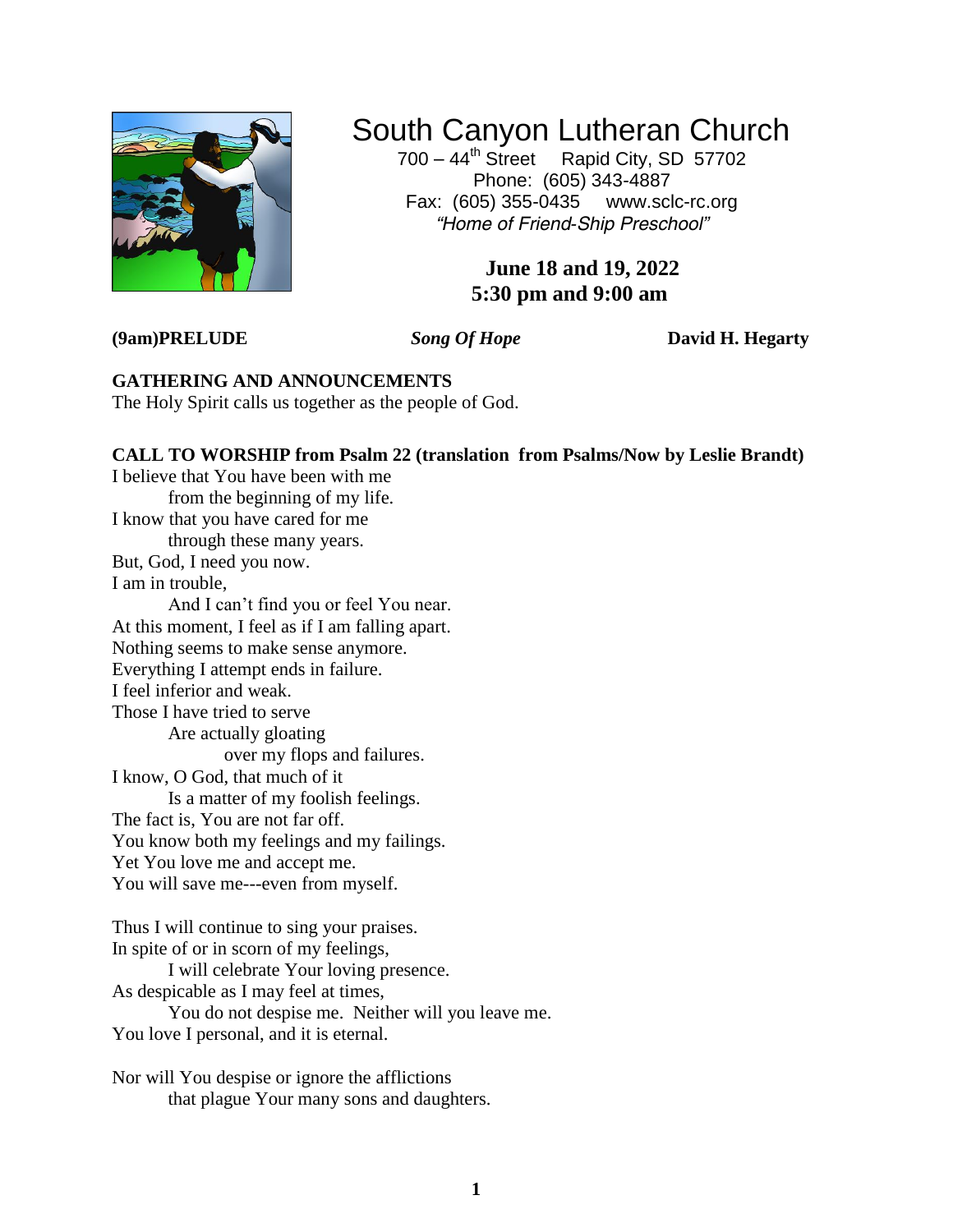Your children and servants are precious to You. Even when they fail You, You never fail them. You hear their cries and feel their pain and are ever ready to support them in their conflicts.

I dedicate myself anew to You, O Lord. I will serve You Whatever the cost or the consequence. You are my God. Regardless of my feelings of insignificance and inadequacy, I will praise Your name and proclaim Your love to people all around me.

#### **GATHERING SONG** *Amen, We Praise Your Name with Now Thank We all our God* **ELW 846 & 840**

[A leader sings the words in parentheses]

#### ENGLISH

(Sing praises!) Amen, we praise your name, O God! (Sing praises!) Amen, we praise your name, O God! (Sing praises!) Amen, amen. Amen, amen. Amen, we praise your name, O God! (Sing praises!)

#### *Now Thank We All Our God* **ELW 840**

All praise and thanks to God the Father now be given, the Son, and Spirit blest, who reign in highest heaven, the one eternal God, whom earth and heav'n adore; for thus it was, is now, and shall be evermore.

(Sing praises!) Amen, we praise your name, O God! (Sing praises!) Amen, we praise your name, O God! (Sing praises!) Amen, amen. Amen, amen. Amen, we praise your name, O God! (Sing praises!)

#### **GREETING (ELW p. 213)**

The grace of our Lord Jesus Christ, the love of God, and the communion of the Holy Spirit be with you all. **And also with you.**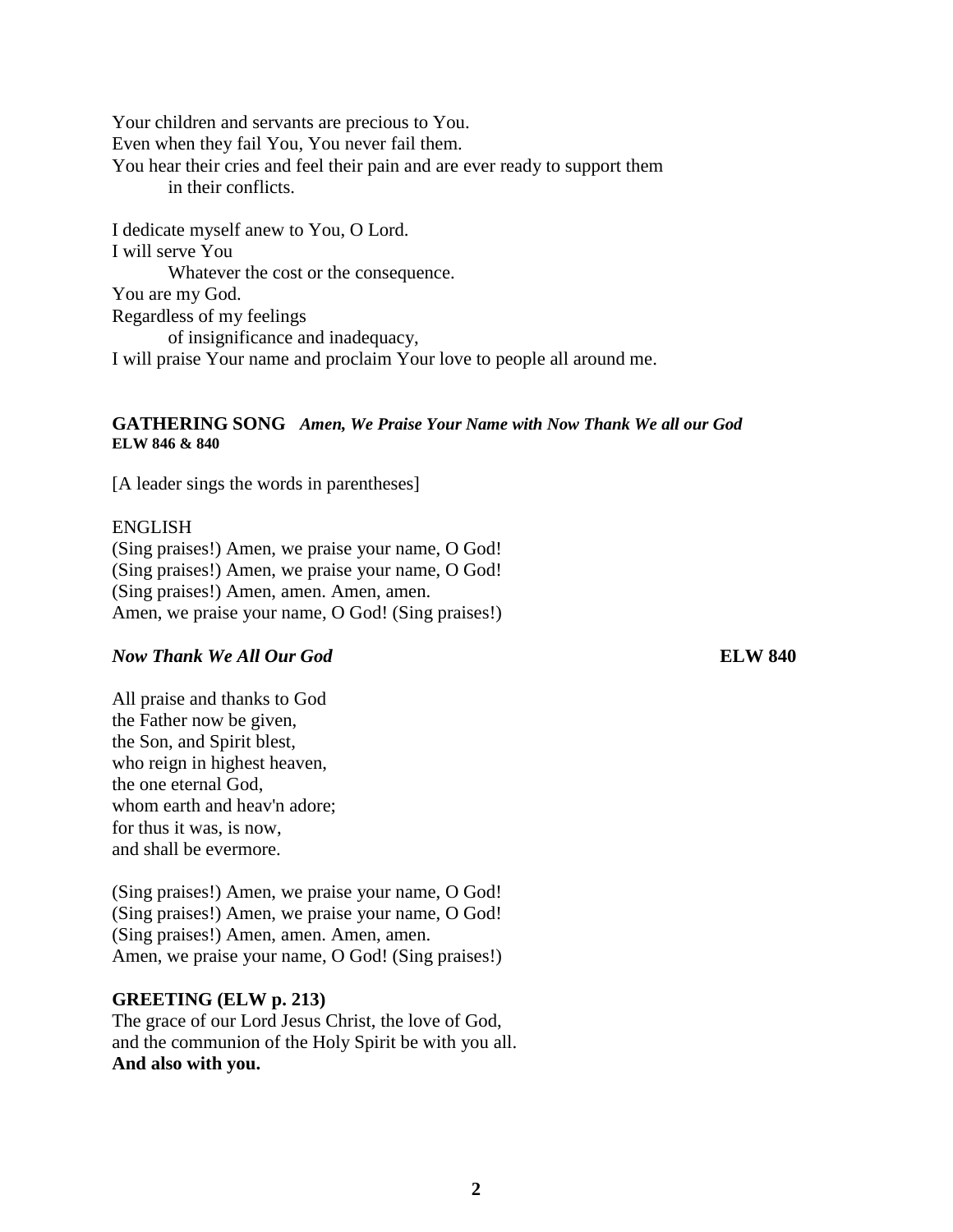# **CANTICLE OF PRAISE--They Will Know We Are Christian By Our Love CCLI 26997**

Verse 1 We are one in the Spirit We are one in the Lord We are one in the Spirit We are one in the Lord And we pray that all unity May one day be restored

Chorus And they'll know we are Christians By our love by our love Yes they'll know we are Christians By our love

Verse 2 We will walk with each other We will walk hand in hand We will walk with each other We will walk hand in hand And together we'll spread the news That God is in our land

Verse 3 We will work with each other We will work side by side We will work with each other We will work side by side And we'll guard each man's dignity And save each man's pride

# **PRAYER OF THE DAY (ELW p. 215)**

Let us pray.

O Lord God, we bring before you the cries of a sorrowing world. In your mercy set us free from the chains that bind us, and defend us from everything that is evil, through Jesus Christ, our Savior and Lord.

**Amen.**

# **FIRST READING: Isaiah 65:1-9**

A reading from Isaiah. *The prophet announces God's impatience. The people's self-absorption is idolatry, and images of practices that displease God fill this reading. Like a vintner who crushes the grape to release the wine, God will use Israel's exile to establish a new community of the faithful.*

1 I was ready to be sought out by those who did not ask, to be found by those who did not seek me.

I said, "Here I am, here I am,"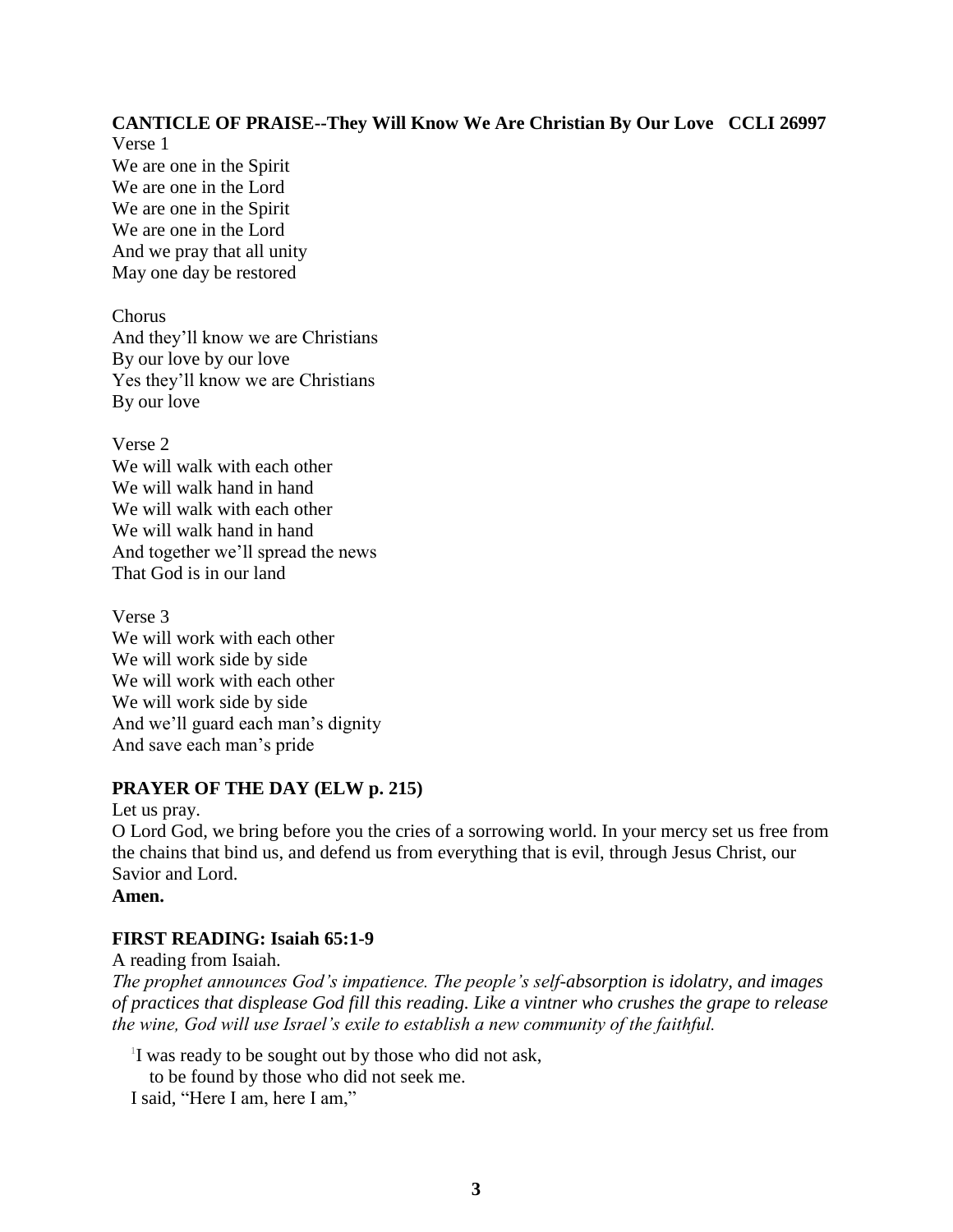to a nation that did not call on my name. <sup>2</sup>I held out my hands all day long to a rebellious people, who walk in a way that is not good, following their own devices; <sup>3</sup>a people who provoke me to my face continually, sacrificing in gardens and offering incense on bricks; <sup>4</sup>who sit inside tombs, and spend the night in secret places; who eat swine's flesh, with broth of abominable things in their vessels; <sup>5</sup>who say, "Keep to yourself, do not come near me, for I am too holy for you." These are a smoke in my nostrils, a fire that burns all day long.  $6$ See, it is written before me: I will not keep silent, but I will repay; I will indeed repay into their laps <sup>7</sup>their iniquities and their ancestors' iniquities together, says the LORD; because they offered incense on the mountains and reviled me on the hills, I will measure into their laps full payment for their actions. <sup>8</sup>Thus says the LORD: As the wine is found in the cluster, and they say, "Do not destroy it, for there is a blessing in it," so I will do for my servants' sake, and not destroy them all. 9 I will bring forth descendants from Jacob, and from Judah inheritors of my mountains; my chosen shall inherit it, and my servants shall settle there.

#### **SECOND READING: Galatians 3:23-29**

*The reading may be announced:* 

A reading from Galatians.

*For Paul, baptism is a powerful bond that unites people not only with God but with other believers. Those who call themselves children of God experience a transformation that removes prejudices of race, social class, or gender in favor of true unity in Christ.*

 $23$ Now before faith came, we were imprisoned and guarded under the law until faith would be revealed. <sup>24</sup>Therefore the law was our disciplinarian until Christ came, so that we might be justified by faith. <sup>25</sup>But now that faith has come, we are no longer subject to a disciplinarian, <sup>26</sup>for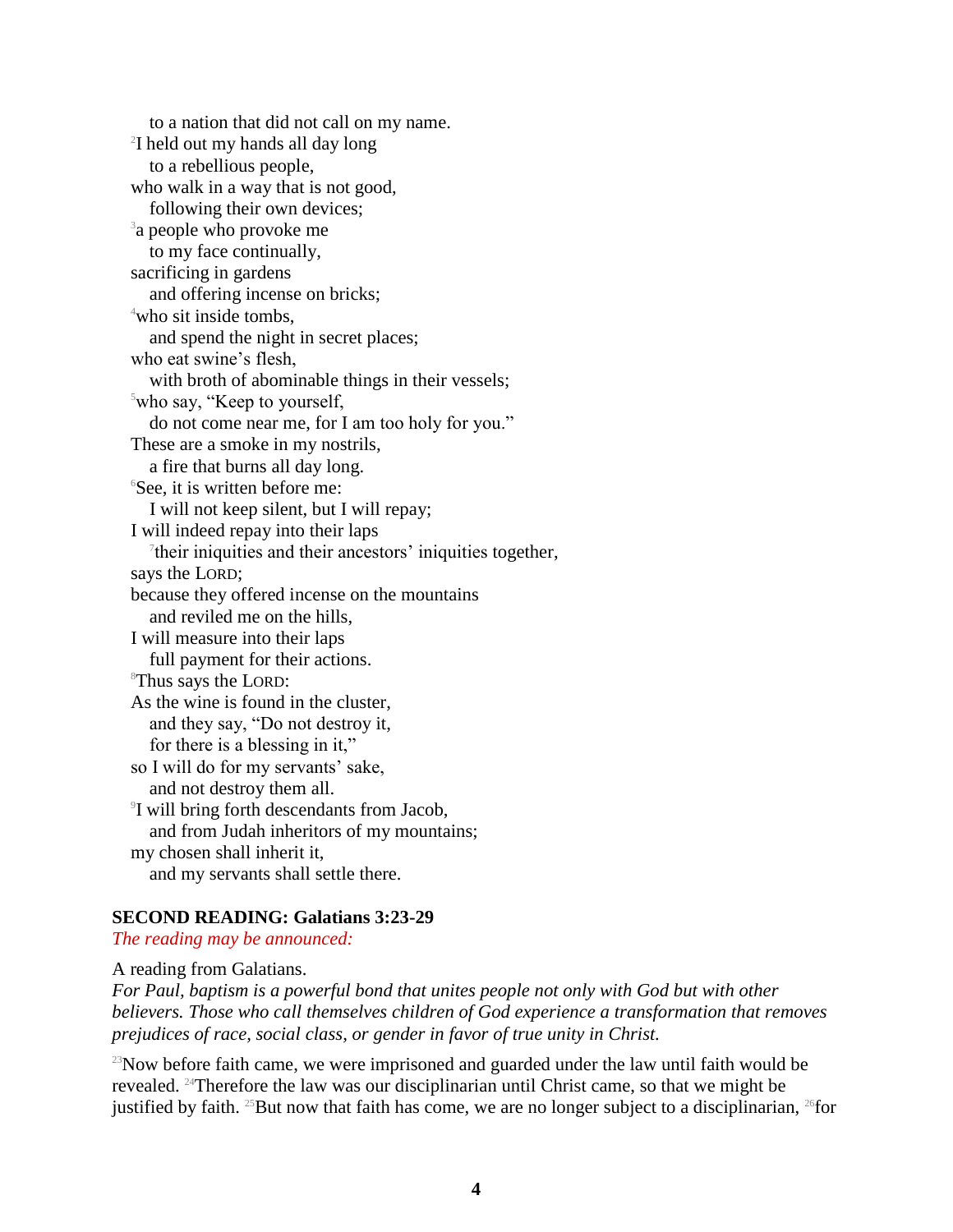in Christ Jesus you are all children of God through faith. <sup>27</sup>As many of you as were baptized into Christ have clothed yourselves with Christ. <sup>28</sup>There is no longer Jew or Greek, there is no longer slave or free, there is no longer male and female; for all of you are one in Christ Jesus. <sup>29</sup>And if you belong to Christ, then you are Abraham's offspring, heirs according to the promise. The word of the Lord.

#### **CHILDRENS SERMON**

#### **GOSPEL ACCLAMATION p. 216**

Alleluia, Lord, to whom shall we go? Alleluia. You have the words of eternal life. Alleluia, alleluia.

#### **GOSPEL: Luke 8:26-39**

*The gospel is announced.*

The holy gospel according to Luke.

#### **Glory to you, O Lord.**

*Jesus' mission includes foreigners and his authority extends to the casting out of demons. Some who witness Jesus' work are seized with confusion and fear, but the man who was healed is commissioned to give testimony to God's mercy and power.*

 $26$ Then [Jesus and his disciples] arrived at the country of the Gerasenes, which is opposite Galilee. <sup>27</sup>As he stepped out on land, a man of the city who had demons met him. For a long time he had worn no clothes, and he did not live in a house but in the tombs. <sup>28</sup>When he saw Jesus, he fell down before him and shouted at the top of his voice, "What have you to do with me, Jesus, Son of the Most High God? I beg you, do not torment me"—<sup>29</sup>for Jesus had commanded the unclean spirit to come out of the man. (For many times it had seized him; he was kept under guard and bound with chains and shackles, but he would break the bonds and be driven by the demon into the wilds.) <sup>30</sup>Jesus then asked him, "What is your name?" He said, "Legion"; for many demons had entered him. <sup>31</sup>They begged him not to order them to go back into the abyss.

 $32$ Now there on the hillside a large herd of swine was feeding; and the demons begged Jesus to let them enter these. So he gave them permission. <sup>33</sup>Then the demons came out of the man and entered the swine, and the herd rushed down the steep bank into the lake and was drowned.

<sup>34</sup>When the swineherds saw what had happened, they ran off and told it in the city and in the country. <sup>35</sup>Then people came out to see what had happened, and when they came to Jesus, they found the man from whom the demons had gone sitting at the feet of Jesus, clothed and in his right mind. And they were afraid. <sup>36</sup>Those who had seen it told them how the one who had been possessed by demons had been healed. <sup>37</sup>Then all the people of the surrounding country of the Gerasenes asked Jesus to leave them; for they were seized with great fear. So he got into the boat and returned. <sup>38</sup>The man from whom the demons had gone begged that he might be with him; but Jesus sent him away, saying, <sup>394</sup>Return to your home, and declare how much God has done for you." So he went away, proclaiming throughout the city how much Jesus had done for him. *The gospel concludes:*

The gospel of the Lord. **Praise to you, O Christ.**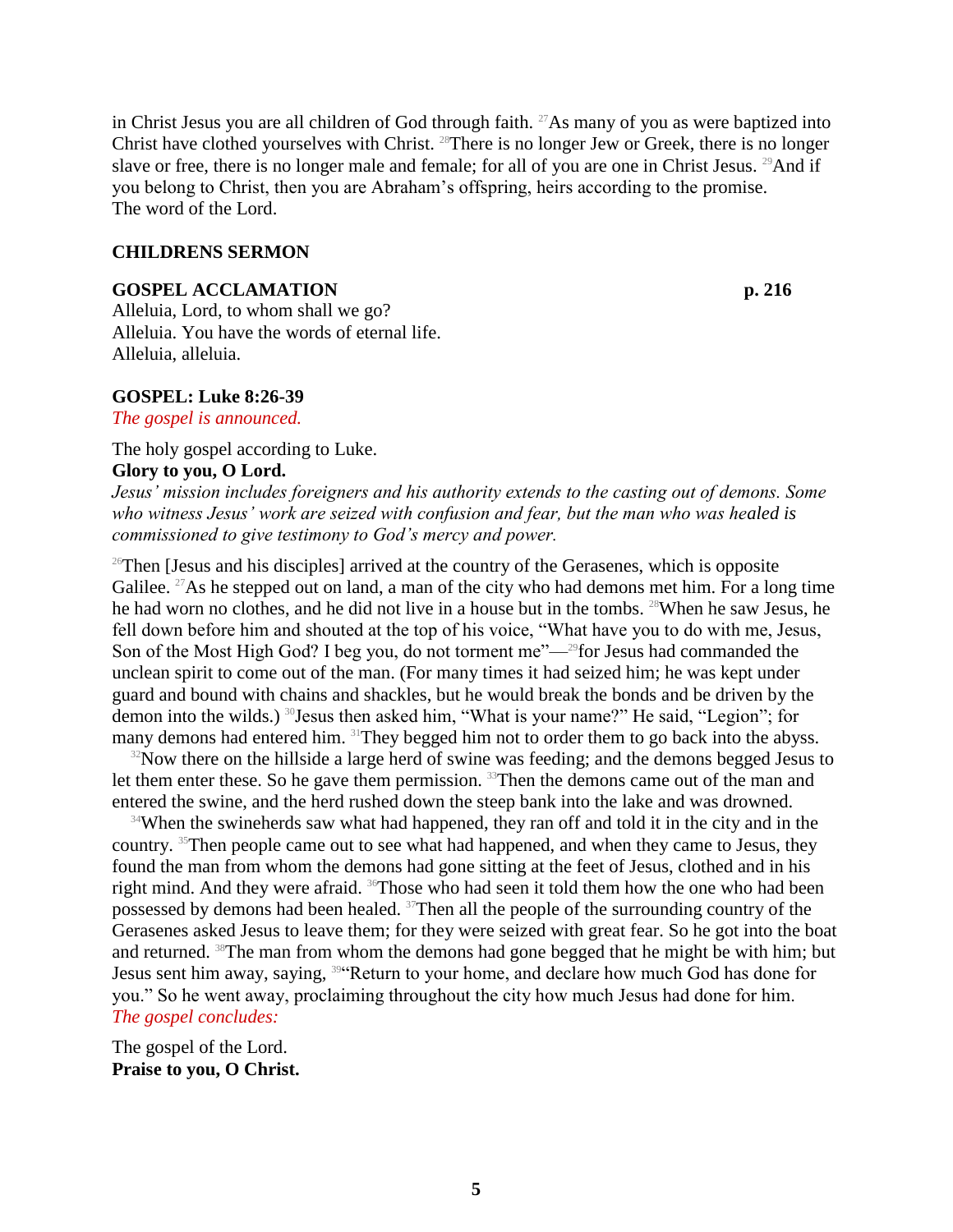#### **SERMON Pastor Sonja Pilman**

#### **HYMN OF THE DAY** *My Lord of Light* **(ELW 832)**

1 My Lord of light who made the worlds, in wisdom you have spoken; but those who heard your wise commands your holy law have broken.

2 My Lord of love who knew no sin, a sinner's death enduring: for us you wore a crown of thorns, a crown of life securing.

3 My Lord of life who came in fire when Christ was high ascended: your burning love is now released, our days of fear are ended.

4 My Lord of lords, one Trinity, to your pure name be given all glory now and evermore, all praise in earth and heaven.

#### **NICENE CREED pg.104**

**We believe in one God, the Father, the Almighty, maker of heaven and earth, of all that is, seen and unseen. We believe in one Lord, Jesus Christ, the only Son of God, eternally begotten of the Father, God from God, Light from Light, true God from true God, begotten, not made, of one Being with the Father; through him all things were made. For us and for our salvation he came down from heaven, was incarnate of the Holy Spirit and the virgin Mary and became truly human. For our sake he was crucified under Pontius Pilate; he suffered death and was buried. On the third day he rose again in accordance with the scriptures; he ascended into heaven**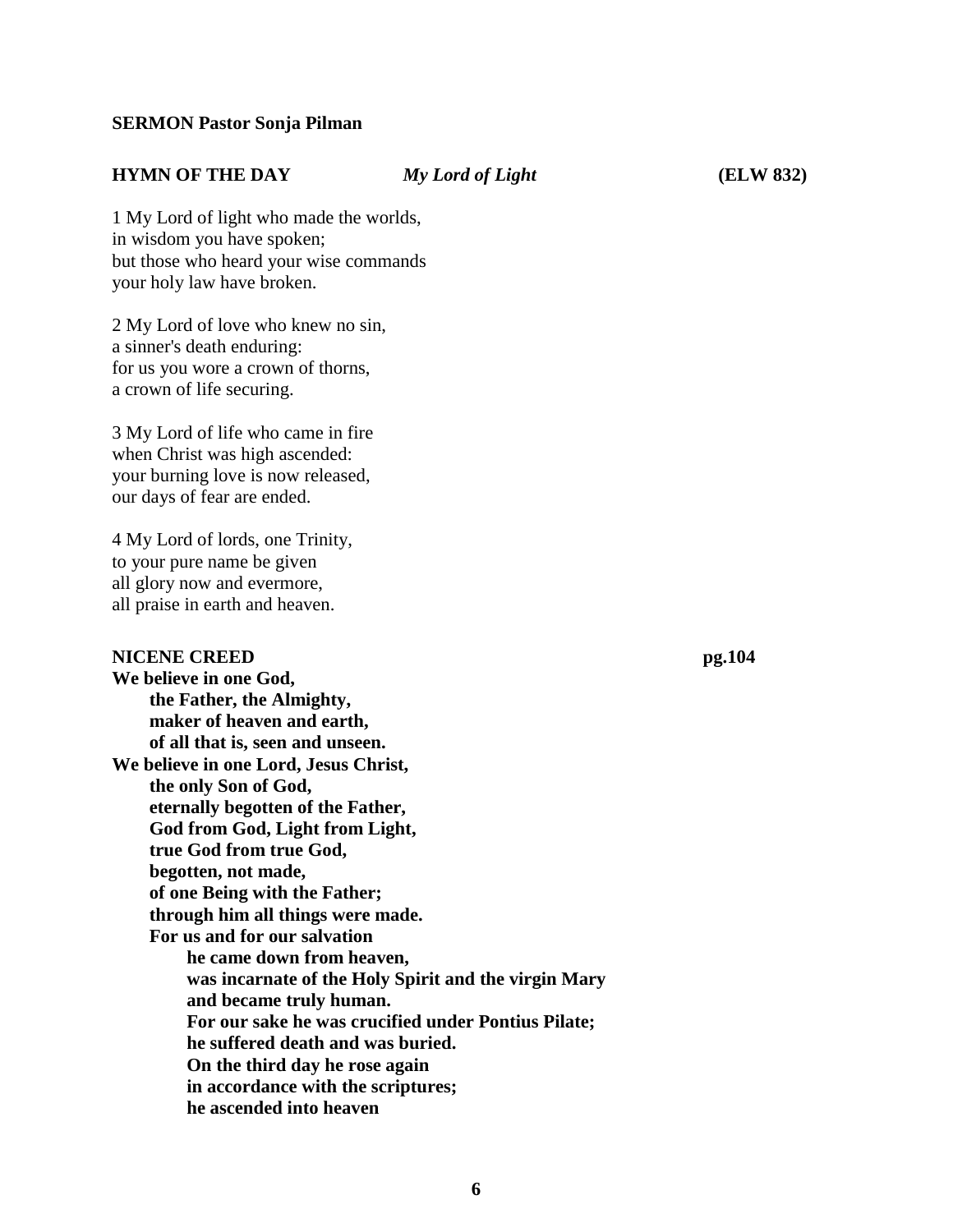**and is seated at the right hand of the Father. He will come again in glory to judge the living and the dead, and his kingdom will have no end. We believe in the Holy Spirit, the Lord, the giver of life, who proceeds from the Father and the Son, who with the Father and the Son is worshiped and glorified, who has spoken through the prophets. We believe in one holy catholic and apostolic church. We acknowledge one baptism for the forgiveness of sins. We look for the resurrection of the dead, and the life of the world to come. Amen.**

#### **PRAYERS OF INTERCESSION**

United in Christ and guided by the Spirit, we pray for the church, the creation, and all in need.

### *A brief silence.*

Holy God, you hear the cries of those who seek you. Equip your church with evangelists who reveal the continuous call of your outstretched hands and your promises of a home in you. God of grace,

### **hear our prayer.**

You hear the cries of the earth. Restore places where land, air, and waterways have been harmed. Be with communities recovering from natural disasters, especially those in the Black Hills harmed by recent hail damage.

God of grace,

# **hear our prayer.**

You hear the cries of those who are marginalized or cast out. On this Juneteenth observance, guide us continually toward the end of oppression in all its forms, especially white supremacy. Bring true freedom and human flourishing to all your beloved children. God of grace,

#### **hear our prayer.**

You hear the cries of those who suffer. Come to the aid of all who are homeless, naked, hungry, and sick (*especially*). Bring peace to any experiencing mental illness, that they can clearly recognize your loving presence. God of grace,

#### **hear our prayer.**

You hear the cries of those who celebrate and those who grieve on this Father's Day. Nurture mutual love and tender care in all relationships. Comfort those for whom this day brings sadness or longing. God of grace,

#### **hear our prayer.**

# *Here other intercessions may be offered.*

We give thanks for the faithful departed whose lives proclaimed all you had done for them (*especially*). At the last, unite us with them as we make our home in you. God of grace,

# **hear our prayer.**

God of every time and place, in Jesus' name and filled with your Holy Spirit, we entrust these spoken prayers and those in our hearts into your holy keeping. **Amen.**

# **PEACE (ELW p. 217)**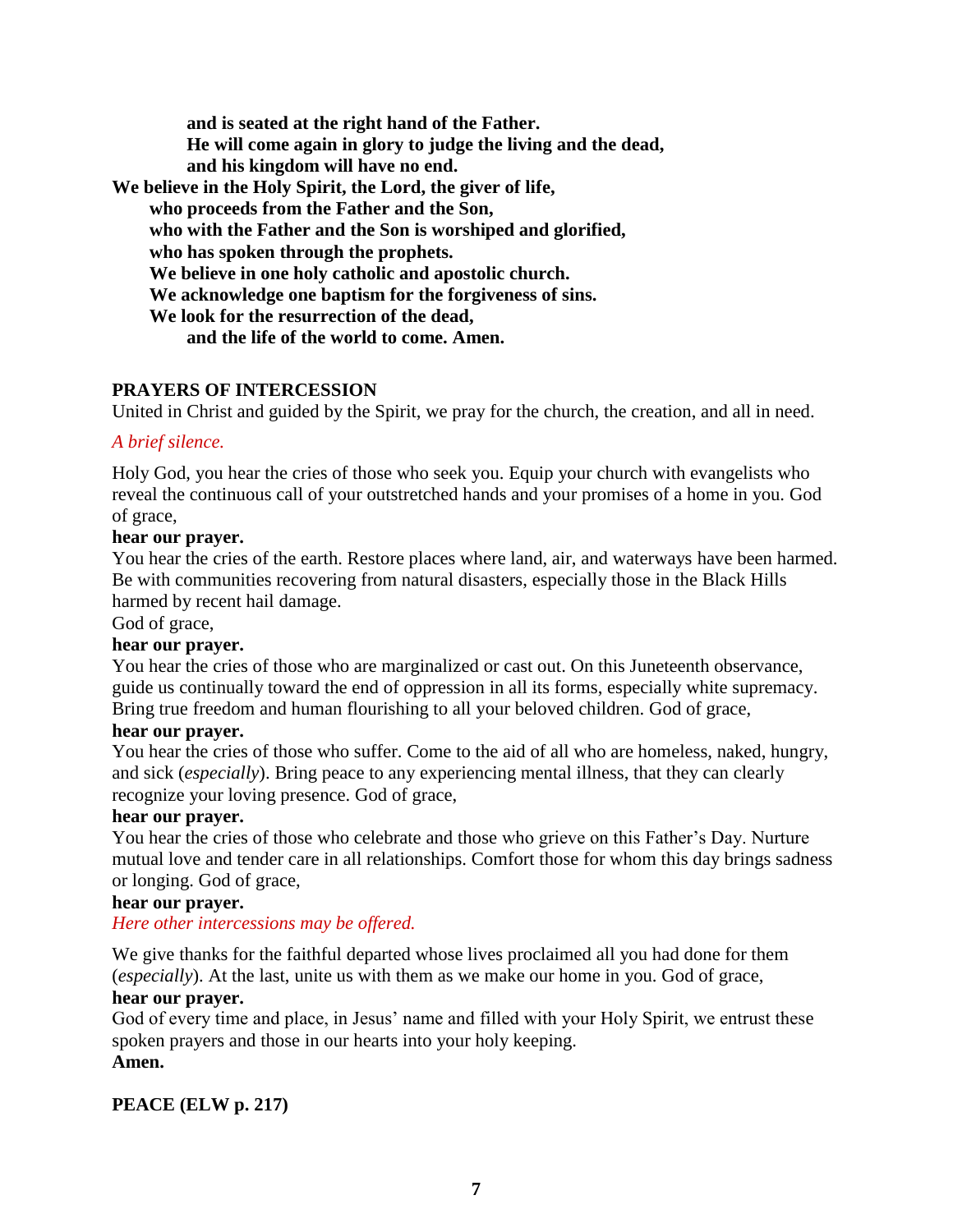The peace of Christ be with you always. **And also with you.**

# **(9am) OFFERING Flourish on 'Salzburg" Douglas E. Wagner**

# **(9am) OFFERING RESPONSE** *Praise God, from Whom All Blessings Flow* **ELW 885**

Praise God, from whom all blessings flow; praise God, all creatures here below; praise God above, ye heav'nly host; praise Father, Son, and Holy Ghost.

# **THANKSGIVING FOR THE WORD (ELW p. 220)**

Let us pray.

Praise and thanks to you, holy God, for by your Word you made all things: you spoke light into darkness, called forth beauty from chaos, and brought life into being. For your Word of life, O God,

# **we give you thanks and praise.**

By your Word you called your people Israel to tell of your wonderful gifts: freedom from captivity, water on the desert journey, a pathway home from exile, wisdom for life with you. For your Word of life, O God,

### **we give you thanks and praise.**

Through Jesus, your Word made flesh, you speak to us and call us to witness: forgiveness through the cross, life to those entombed by death, the way of your self-giving love. For your Word of life, O God,

#### **we give you thanks and praise.**

Send your Spirit of truth, O God; rekindle your gifts within us: renew our faith, increase our hope, and deepen our love, for the sake of a world in need. Faithful to your Word, O God, draw near to all who call on you; through Jesus Christ, our Savior and Lord, to whom, with you and the Holy Spirit, be honor and glory forever. **Amen.**

# **LORD'S PRAYER**

Gathered into one by the Holy Spirit, let us pray as Jesus taught us.

**Our Father, who art in heaven, hallowed be thy name, thy kingdom come, thy will be done, on earth as it is in heaven. Give us this day our daily bread; and forgive us our trespasses, as we forgive those who trespass against us; and lead us not into temptation,**